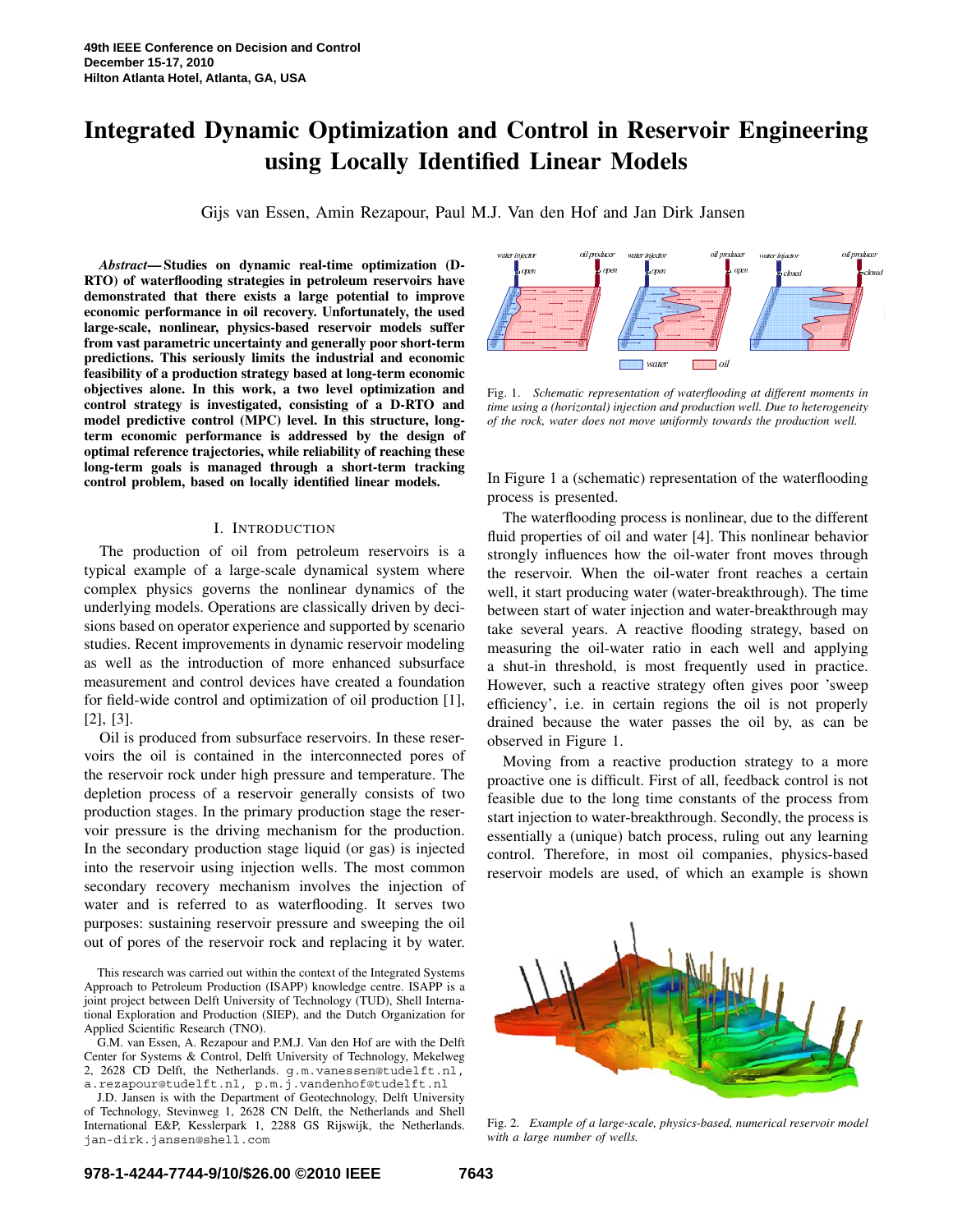

Fig. 3. *Management structure of an oil field consisting of different control layers. In [2] control of the wells is directly manipulated by the D-RTO layer resulting in 3 control layers (a). In this work, an additional MPC layer is introduced between D-RTO and well control (b) as is common in continuous process control.*

in Figure 2, that provide long-term predictions of the fluid flows through a reservoir. Based on these models, a proactive (open-loop) control strategy can be designed.

Introduction of a dynamic real-time optimization (D-RTO) into reservoir management using such a numerical reservoir model, can potentially increase (economic) performance by more than 15% [5], [6], [7]. This approach corresponds to the field management control structure, as is depicted in Figure 3.a, where the bottom layer deals with the basic control (stability) of wells, operational decisions of the wells are prescribed by the results of the D-RTO layer and at the top a field development (FD) layer determines the design of the field in terms of the number, location and type of wells. However, when an optimized production strategy is (open-loop) applied to an oil reservoir the expected increase in economic performance is generally not realized, since reservoir models usually suffer from vast uncertainty in their predictions.

In [8] this problem is addressed through a robust optimization (RO) approach which uses an ensemble of reservoir models that reflects modeling uncertainty. In [2], a procedure is introduced that involves a sequential execution of parameter and state estimation, and dynamic real-time optimization (D-RTO). However, in this structure, feedback is only implicitly present in through (possible) state estimation at certain moments in time. In between these moments control is applied in open-loop.

In this work, we investigate the value of introducing feedback into the control structure through the use of locally identified, linear models. These models are assumed to have better short-term prediction accuracy than the physics-based reservoir models, because the model structure of the largescale models is aimed at capturing the slow, reservoir-wide dynamics. Also, adapting the parameter estimation problem such that the quality of short-term predictions is improved (at the expense of long-term accuracy) is difficult: they may still be dominated by the prior information incorporated in the reservoir model to improve long-term predictions. A predictive control (MPC) layer is introduced in the field management structure as shown in Figure 3.b, which is analogous to the current industrial state-of-the-art approach for process operation [9], [10]. Based on a large-scale, physics-based nonlinear reservoir model long-term reference trajectories are defined through D-RTO using an economic



Fig. 4. *Block diagram of an open-loop waterflooding procedure, where J represents an economic performance measure.*

cost function [7], [11], [12]. Tracking of these reference trajectories is subsequently done through MPC, using the locally identified linear models as prediction model. It should be noted that since the optimal reference trajectories are based on an uncertain model, they will be sub-optimal for the real system.

The approach as described in the previous paragraph is closely related to the two-level optimization and control strategy as described by [13], [14] and [15]. However, a distinction can be made in the purpose of the low-order models in the MPC loop. Instead of serving as a locally valid, short-term proxy, the low-order models are a supplement to the large-scale model. As a result, consistency of the models is not guaranteed, nor required.

# II. RESERVOIR MODELING USING LOCAL LINEAR **MODELS**

Figure 4 shows a block diagram of an open-loop waterflooding procedure, where *P* represents the oil reservoir. The controls *u* represent the flow rates of the water injection wells  $q_i$  and bottom-hole pressures of production wells  $p_{bh}$ . The  $N_v$ outputs - denoted by *y* - involve the production flow rates of both oil  $(q_o)$  and water  $(q_w)$ . Block  $K_1$  is a linear mapping of y in  $\mathbb{R}^{N_y}$  to economic revenues in  $\mathbb{R}^1$  and contains oil price and water production costs. As a result, *J* represents cumulative economic revenues, where economic life-cycle performance of a reservoir is evaluated at a specific time *T*, relating to the end of the life of the reservoir.

Reservoir *P* prescribes the dynamic relationship between inputs  $q_i$  and  $p_{bh}$  and outputs  $q_o$  and  $q_w$ . Ideally, an identified model  $\bar{P}$  would - on the basis of input/output data - describe the same input/outpus mapping. However, the ratio between *q<sup>o</sup>* and *q<sup>w</sup>* (watercut) depends strongly non-linear on the inputs. Besides this, past data does not contain information about this non-linear relationship. To that end, combined oil and water flow rates *q<sup>l</sup>* (liquid rates) are used as outputs in the identification of a data-driven linear model of the reservoir. In Figure 5, this is represented through block *K*2, which involves a linear mapping from dimension  $\mathbb{R}^{N_y}$  to  $\mathbb{R}^{\frac{1}{2}N_y}$ . It should be noted, that due to  $K_2$ , perfect tracking of a reference  $r$  does not guarantee a zero error between the real and predicted outputs  $y$  and  $\hat{y}$ , which may consequently lead to a poorer economic performance than expected. Besides this,  $K_2$  causes the number of outputs  $N<sub>y</sub>$  to always be smaller than the number of inputs *Nu*.

To capture all relevant dynamics in an identified model,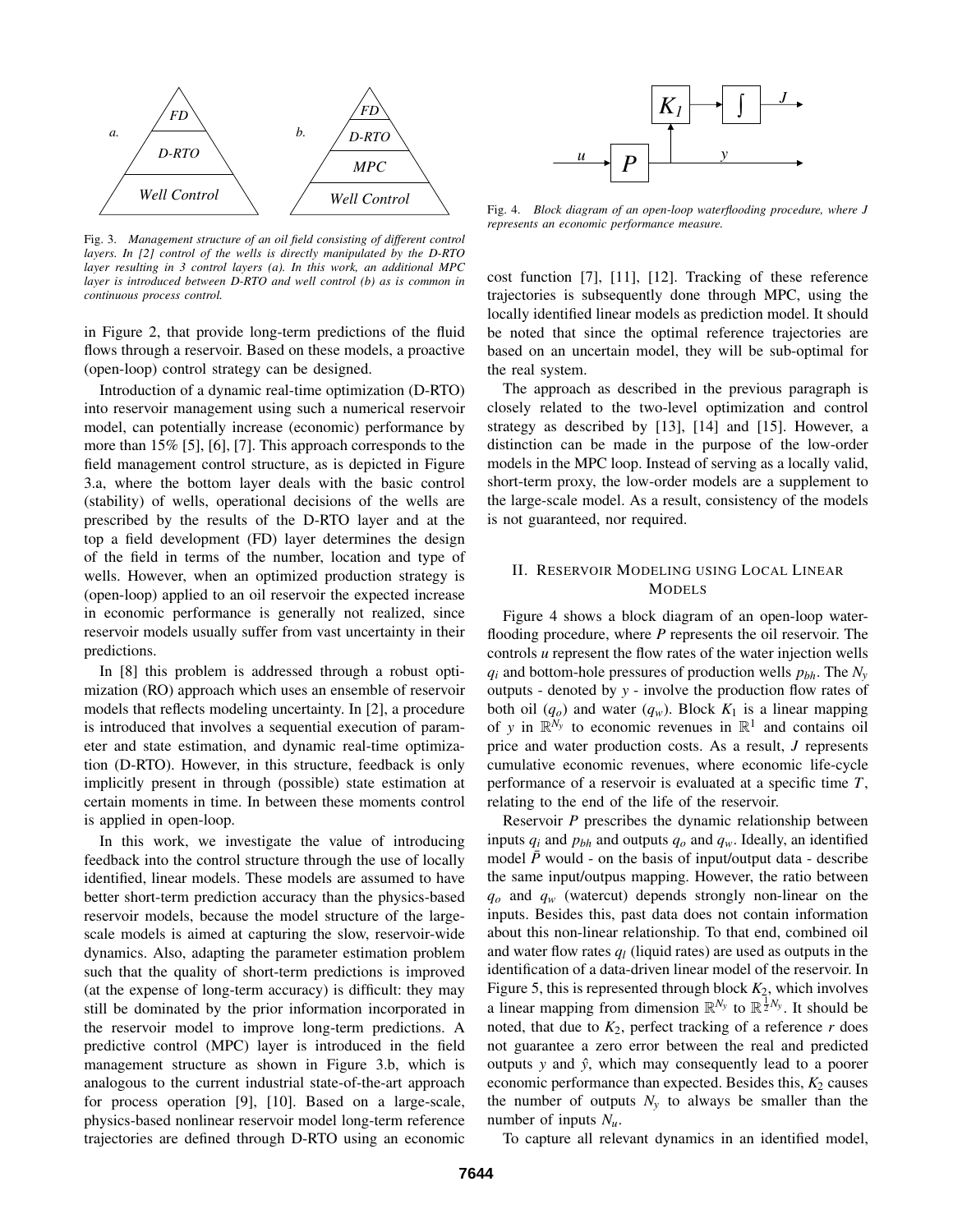input *u* must be persistently exciting during the length of the experiment. Design of such an experiment can be done on the basis of a physics-based large-scale model of the reservoir, if available. This approach was also adopted in the simulation study presented in this paper. System identification of MIMO systems can be carried out through several methods, e.g. prediction error identification (PEI) or subspace identification (SubID). In this work, SubID was chosen to identify a prediction model for the model predictive controller.

## III. MODEL PREDICTIVE CONTROL IN WATERFLOODING

The model predictive controller, as presented in Figure 5, acts as a tracking controller for the reference trajectories, denoted by *r*. In this application, *r* corresponds to desired liquid flow rates of the production wells.

A cost minimizing control *u* is calculated over a relatively short time horizon, using an observer to estimate the initial conditions of the identified model. It should be noted that due to  $N_y < N_u$ , the minimization problem may become illposed. Only part of the control input will be implemented after which the process from state estimation to application of *u* is repeated. For the tracking problem of liquid production from reservoirs, the (discrete) quadratic cost function *V* that is evaluated over the receding prediction horizon is expressed by:

$$
V(u) = \sum_{k=1}^{N} (\hat{q}_{l,k+1} - r_{k+1})^{T} R (\hat{q}_{l,k+1} - r_{k+1}) +
$$

$$
(u_{k} - \bar{u}_{k})^{T} Q (u_{k} - \bar{u}_{k}) \qquad (1)
$$

where  $k$  is the time step index,  $N$  the number of time steps of the prediction horizon,  $\hat{q}_l$  are the predicted liquid production rates, *r* the desired (reference) liquid rates, *u* the control input and  $\bar{u}_k$  a preferred control input. Matrices  $Q \in$  $\mathbb{R}^{N_y \times N_y}$  and  $R \in \mathbb{R}^{N_u \times N_u}$  are positive semi-definite weighting matrices. The error between  $u_k$  and  $\bar{u}_k$  is incorporated in the objective function to find the minimizing tracking error control closest to preferred input  $\bar{u}_k$ , thus realizing a unique solution.

As the system moves away from the working point around which the LTI model was identified, its prediction accuracy will decrease and re-identification is required. In doing so, the benefit of improved prediction must be evaluated against



Fig. 5. *Block diagram of an closed-loop waterflooding approach, using MPC for tracking control of the liquid flow rates of each production well.*

the drop in tracking performance during the experiment. However, how to determine the best instant to initiate another identification experiment is not explored any further in this work, but will be the subject of future research.

### IV. SIMULATION STUDY

Evaluation of the MPC scheme described in the previous section is restricted to numerical experiments, because of the long time constants and life-cycle of reservoirs, the inability to repeat the process for evaluation, and the high stakes involved in oil production. To that end, a numerical model must be used to represent reality. A detailed description of the underlying equations of such a numerical model can be found in [4].

In the example presented here, an oil reservoir is considered with 8 water injection and 4 production wells, as shown in Figure 6. Its geological structure involves a network of fossilized meandering channels in which the flowing fluids experience less resistance. The life-cycle of the reservoir covers a period of 11.5 years. Of this reservoir a largescale model *P* was created to serve as an (unknown) real reservoir 'behind the curtain'. A validation of method against an (unknown) synthetic 'truth' is often used in reservoir engineering because of the very long time constants of the process and the economic stakes involved [16]. In order to let *P* provide more realistic predictions of short-term dynamic behavior of the reservoir, a very fine spatial discretization around the wells was adopted and a (relatively) very short time step size was chosen of 0.25 days. However, no artificial measurement noise, nor disturbances were applied to *P* or its (synthetic) input/output data.

A second reservoir model *M* was created of the oil reservoir, which serves as available (known) model to provide long-term predictions, to be used for D-RTO and design of an identification experiment. No grid refinement around the wells was used and a time step size of 30 days was adopted. This (coarse) spatial and time discretization is of the same order as most reservoir models used by oil companies. Besides the more coarse discretization, reservoir model *M* deviates from *P* in its geological structure, which has its channels in a different flow direction, as can be observed in Figure 7

#### *A. Economic Life-Cycle Optimization*

In the control structure presented in Section I, reference trajectories *r* are determined by the D-RTO layer. In reference to the waterflooding procedure presented in [2] an economic objective function was adopted in terms of net present value (NPV), which is defined in discrete form as:

$$
J = \sum_{k=1}^{k_T} \left[ \frac{r_o \cdot q_{o,k} - r_w \cdot q_{w,k}}{(1+b)^{\frac{l_k}{l_i}}} \cdot \Delta t_k \right],
$$
 (2)

where  $r_o$  is the oil price, equal to 56.6 $\frac{\$}{m^3}$  and  $r_w$  the water production costs, equal to  $6.3\frac{\$}{m^3}$ , which are both assumed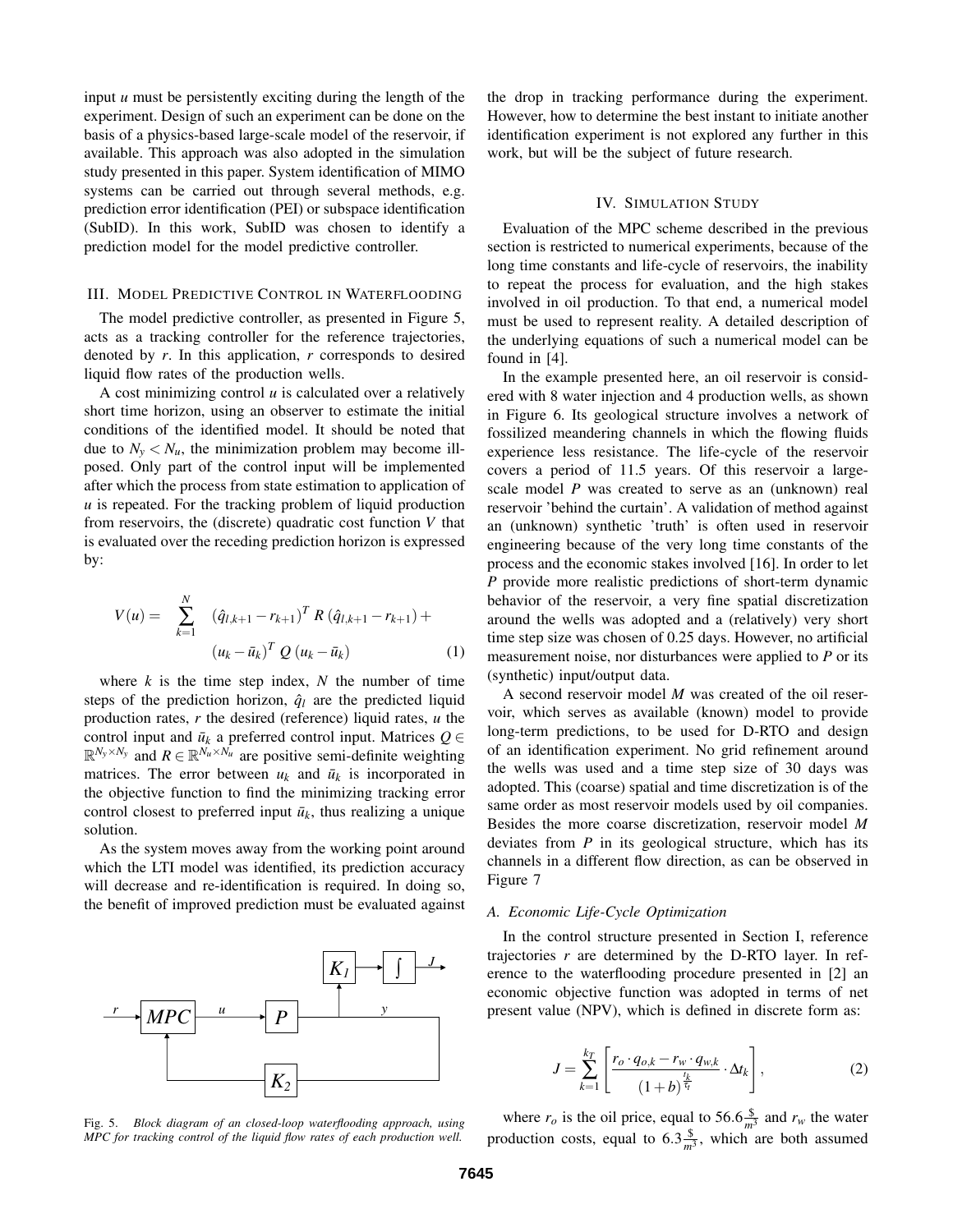

Fig. 6. *Oil reservoir containing 8 injection wells and 4 production wells. Channels in the reservoir have larger permeability (in Darcy), which is a measure inversely proportional to the flowing resistance.*

constant. *k<sup>T</sup>* is the time step index relating to final time *T* and  $\Delta t_k$  the time interval of time step *k* in [*day*]. The term *b* represents the discount rate for a certain reference time  $\tau_t$ . This term is added to take into account the time value of money. In (2),  $b = 0.1$  and  $\tau_t = 365.25$  days.

The reference trajectories *r* are calculated based on (known) reservoir model *M*. Using *M*, the following optimization problem was solved:

$$
u^* = \arg\max_{u} J_{k_T} \tag{3}
$$

s.t. 
$$
f(x_{k+1}, x_k, u_k) = 0
$$
,  $x_0 = \hat{x}_0$ ,  $k = 1, ..., k_T$  (4)

$$
g(u_k) \le 0 \tag{5}
$$

where *f* represents the model equations of reservoir model  $M$ ,  $\hat{x}_0$  the initial conditions and *g* the constraints that act on the inputs. These constraints involve a lower bound on  $q_i$  and  $p_{bh}$  of 0  $\frac{m^3}{da}$  $\frac{m^3}{day}$  and 375 *bar* respectively, and an upper bound on  $q_i$  of 1,590  $\frac{m^3}{da}$ *day* .

A number of methods are available for dynamic optimization on large scale problems [17], [18], [19]. Although the capacity of *simultaneous* methods to handle large-scale problem has increased considerably over the recent years, models of order 10<sup>6</sup> are still difficult to solve in this manner. Although *sequential* methods generally require repeated numerical integration of the model equations, only the control vector is parameterized and as a result can deal with larger problems. Therefore, a single shooting method was adopted in this work to solve equations (3)-(5) using a system of adjoint equations to efficiently calculate the gradients, as described in [7]. Note that due to the absence of path constraints, preserving feasibility of the solution is relatively easy. Solving dynamic optimization problem (3)-(5) leads to an expected maximum NPV of 596 M\$. The reference trajectories *r* used for MPC control are determined through:

$$
r_k = K_2 \cdot \hat{y}(u^*)_k, \quad k = 1, \dots, k_T. \tag{6}
$$

where  $\hat{y}$  represents the outputs (oil and water flow rates) predicted by *M*.



Fig. 7. *Oil reservoir model containing 8 injection wells and 4 production wells. The model differs from the model shown in Figure 6 in the direction of the channels, the absence of grid refinement and the larger time step size of 30 days.*

#### *B. System Identification*

As described in Section II, the inputs involve the water injection rates  $q_i$  of the 8 injection wells and the bottomhole pressures *pbh* of the 4 production wells. The reference trajectories  $r$  involve the liquid rates  $q_l$  of the 4 production wells. As such, an eight inputs/four outputs model needs to be determined.

The waterflooding process is non-linear and as a result the prediction accuracy of a linear model will decrease when the prediction horizon increases. However, in this first experiment to introduce MPC in Reservoir Engineering, a linear model is only identified at the start of production for simplicity reasons. The duration of the experiment was chosen using the rule of thumb of minimal 5 times the largest time constant. Through step response analysis on reservoir model *M*, the largest time constant was estimated and the minimal duration of the experiment was estimated at 75 days.

For *q<sup>i</sup>* and *pbh*, RBS excitation signals were generated. From step responses on *M* for each input, it was found that the response to changes in  $q_i$  were much slower than responses to changes of *pbh*. In order to amplify the low frequency content of excitation signal of the injection rates, the clock period of the RBS signal was set to 3 sample times (of 0.25 days). The amplitudes the RBS signals were set at 1590  $m^3$ /*day* and 1 *bar* for  $q_i$  and  $p_{bh}$  respectively, using M to determine that the effect on the outputs was significant and proportional.

In order to maintain good economic performance, the RBS signals with zero mean were superimposed upon the preferred inputs  $\bar{u}_k$  which are taken equal to  $u^*$ . However, whenever addition of the RBS signal led to infeasibility with respect to (5), the mean value was moved up or down until feasibility was reached. In the identification experiment, the first 25 days of data were omitted after which all initialization effects had died out. Note that, due to the superposition of the RBS signal on  $u^*$ , the spectrum of the excitation signal of the producers is no longer flat, but has a larger weight in the low frequency range. The sampling frequency of the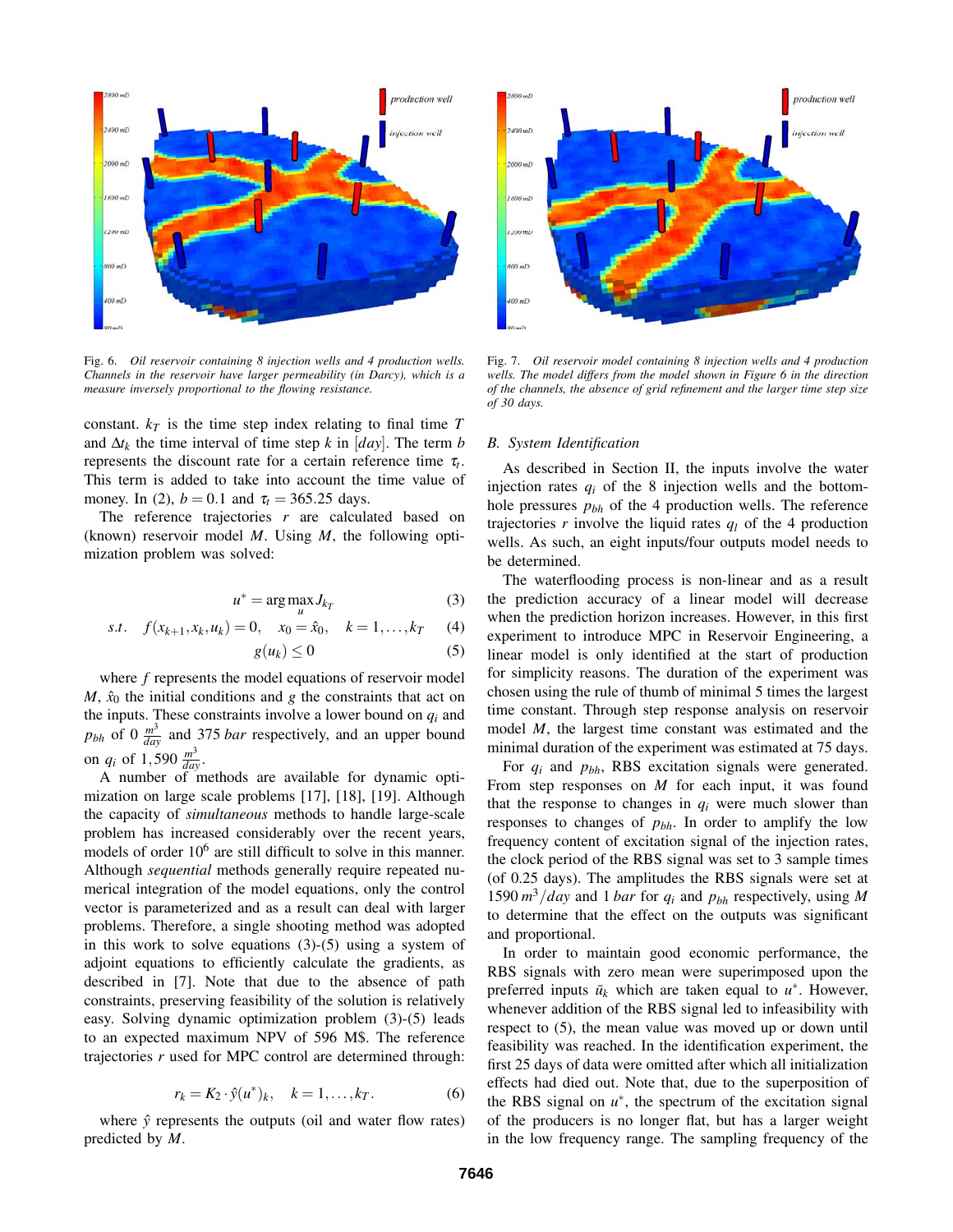measured outputs *y* is determined by the time step size of *P*, which in this example was equal to 0.25 days.

The identification experiment was conducted in openloop, since the depletion process is inherently stable. Based on these data, an 8 *th*-order subspace identification (SubID) model  $\hat{P}$  was identified. Subspace identification was used because of its simple structure that is well suited for MIMO systems, and more importantly that it is computationally efficient. Figure 9 shows the simulation fit of the model with respect to the measured output data for all four producers. It can be observed that the output of the identified model has satisfying accuracy.

# *C. Model Predictive Control*

The MPC control involves minimization of a cost function as described by (1). The desired input  $\bar{u}$  is chosen equal to  $u^*$  as a best guess to maximize economic life-cycle performance. Weighting matrix *R* was taken equal to unity. Weighting matrix *Q* was used to weigh only deviations of the injection rates  $q_i$  from optimal inputs  $u^*$ , such that tracking is mainly realized through changes in the bottom-hole pressures *pbh* of the production wells. The nonzero elements of *Q* were chosen equal to unity. In this experiment, prediction horizon *N* was chosen equal to 28, which is approximately equal to the rise time of the slowest step response of *M*. Each time step, the minimization problem is solved for the (moving) prediction horizon, which involves two sequential steps: State estimation and Quadratic Programming (QP).

*1) State Estimation:* In this simulation study, no artificial noise was added to the measurements. As a result, the state estimation problem can be attacked quite straightforwardly using a Luenberger observer. The observer gain was chosen such that the poles of the observer were converge approx-



Fig. 8. *Control of each well as determined by the MPC controller. It is applied and re-calculated at every time step of 0.25 days of the 'real' reservoir P.*



Fig. 9. *Simulation fit of the* 8 *th-order SubID model with respect to the measured output data.*

imately 10 times faster than the poles of the system. Note however that alternative choices for state estimation may be considered, e.g. Kalman filtering.

*2) Quadratic Programming:* To solve the minimization of (1) subject to the inequality constraints on the inputs (5), a QP problem needs to be solved. In this QP problem, the state estimation serves as initial condition for the predictions of  $\hat{P}$ . In this experiment, a custom made QP solver is used, implemented in the used reservoir simulator.

The control of each well - determined by the MPC controller - is applied and re-calculated at every time step of 0.25 days of the 'real' reservoir *P* and can be observed in Figure 8.

## *D. Results*

The results of adding a MPC layer to control production of *P* are compared to direct, open-loop application of optimal inputs  $u^*$  to *P*. Performance is both evaluated in terms of tracking performance and NPV. Tracking performance can be observed in Figure 10. In Table I, the NPV's of the open-loop application of  $u^*$  on  $P$  and the MPC controlled reservoir are shown and compared to the expected maximum NPV determined by the D-RTO layer. Figure 10 shows the reference and output trajectories for both the open-loop and MPC controlled case for each of the four production wells over the life of the field. In each of the four plots, 4 different stages can be identified using MPC. In the first 75 days of production, the identification experiment is conducted where the optimal inputs  $u^*$  serve as mean values. During this period the error is large because of the

TABLE I ECONOMIC PERFORMANCE

|                                  | <b>NPV</b> | $%$ change |
|----------------------------------|------------|------------|
| Maximum predicted by $M$         | 596 M\$    |            |
| Open-loop application $u^*$ to P | 558 M\$    | $-6.4~\%$  |
| MPC control of $P$ tracking $r$  | 594 M\$    | $-0.5\%$   |